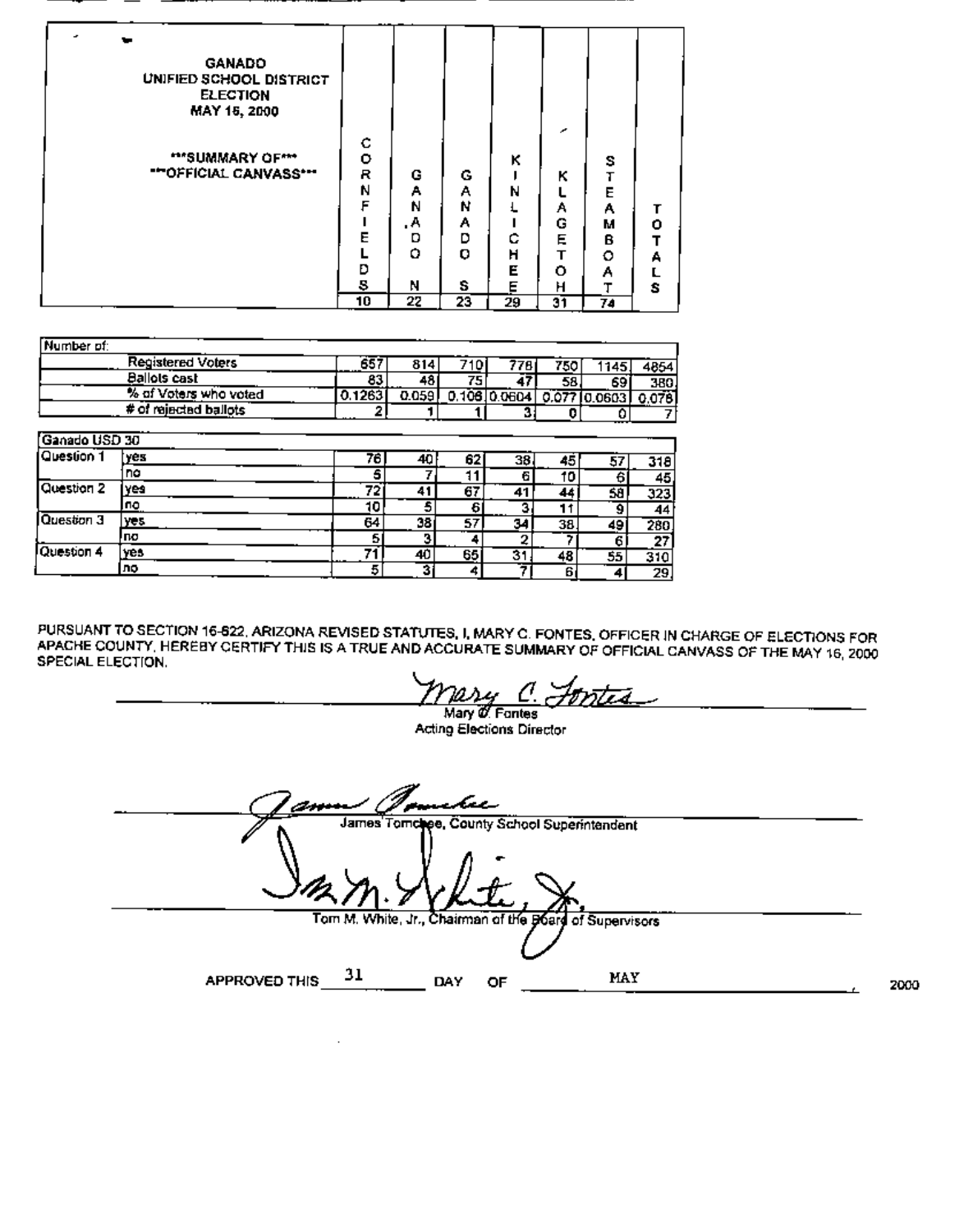|                  |                                                                  |                      | v                                 |
|------------------|------------------------------------------------------------------|----------------------|-----------------------------------|
|                  | <b>MCNARY ELEMENTARY</b>                                         |                      | ij                                |
|                  | <b>SCHOOL DISTRICT</b><br><b>ELECTION</b><br><b>MAY 16, 2000</b> |                      | il<br>S                           |
|                  | ""SUMMARY OF""<br><b>***OFFICIAL CANVASS**</b>                   |                      |                                   |
|                  |                                                                  |                      |                                   |
|                  |                                                                  | М                    | H<br>т<br>⊹ο                      |
|                  |                                                                  | C<br>N               | т                                 |
|                  |                                                                  | A<br>R               | ۰A                                |
|                  |                                                                  |                      | iL<br>¦S                          |
|                  |                                                                  | Y<br>$\overline{37}$ |                                   |
|                  |                                                                  |                      |                                   |
|                  |                                                                  |                      |                                   |
| Number of:       |                                                                  |                      |                                   |
|                  | <b>Registered Voters</b>                                         | 130                  | : 130                             |
|                  | <b>Ballots cast</b>                                              | 25                   | 25                                |
|                  | % of Voters who voted                                            | 0.1923               | 0.1923                            |
|                  | # of rejected ballots                                            | O                    | Ō                                 |
|                  |                                                                  |                      | ji.                               |
|                  | McNary Elementary SD 23                                          |                      |                                   |
| Question 1       | yes                                                              | 16                   | F<br>16                           |
| <b>M&amp;O 4</b> | Ina                                                              | 0                    | Ē<br>$\overline{\mathbf{o}}$<br>ı |
| Question 2       | yes                                                              | 23                   | $\frac{23}{0}$<br>ţ               |
| KЗ               | <b>no</b>                                                        | ō                    | ī                                 |

PURSUANT TO SECTION 15-622, ARIZONA REVISED STATUTES, I, MARY C. FONTES, OFFICER IN CHARGE OF ELECTIONS FOR<br>APACHE COUNTY, HEREBY CERTIFY THIS IS A TRUE AND ACCURATE SUMMARY OF OFFICIAL CANVASS OF THE MAY 16, 2000 SPECIAL ELECTION.  $\mu$ 

ر

 $\cdots$ 

|               | ÷,        | Mary C. Fontes                                          |              |      |
|---------------|-----------|---------------------------------------------------------|--------------|------|
|               |           | ncken<br>James Tomphee, County School Superintendent    |              |      |
|               |           |                                                         |              |      |
|               | ٠         | Tom M. White, Jr., Chairman of the Board of Supervisors |              |      |
| APPROVED THIS | 31<br>DAY | MAY<br>OF                                               |              | 2000 |
|               | ij        |                                                         | $\mathbf{r}$ |      |
|               | ٠,<br>٠.  |                                                         |              |      |
|               | ٠,        |                                                         |              |      |
|               | t         |                                                         |              |      |
|               | v         |                                                         |              |      |
|               | н.        |                                                         |              |      |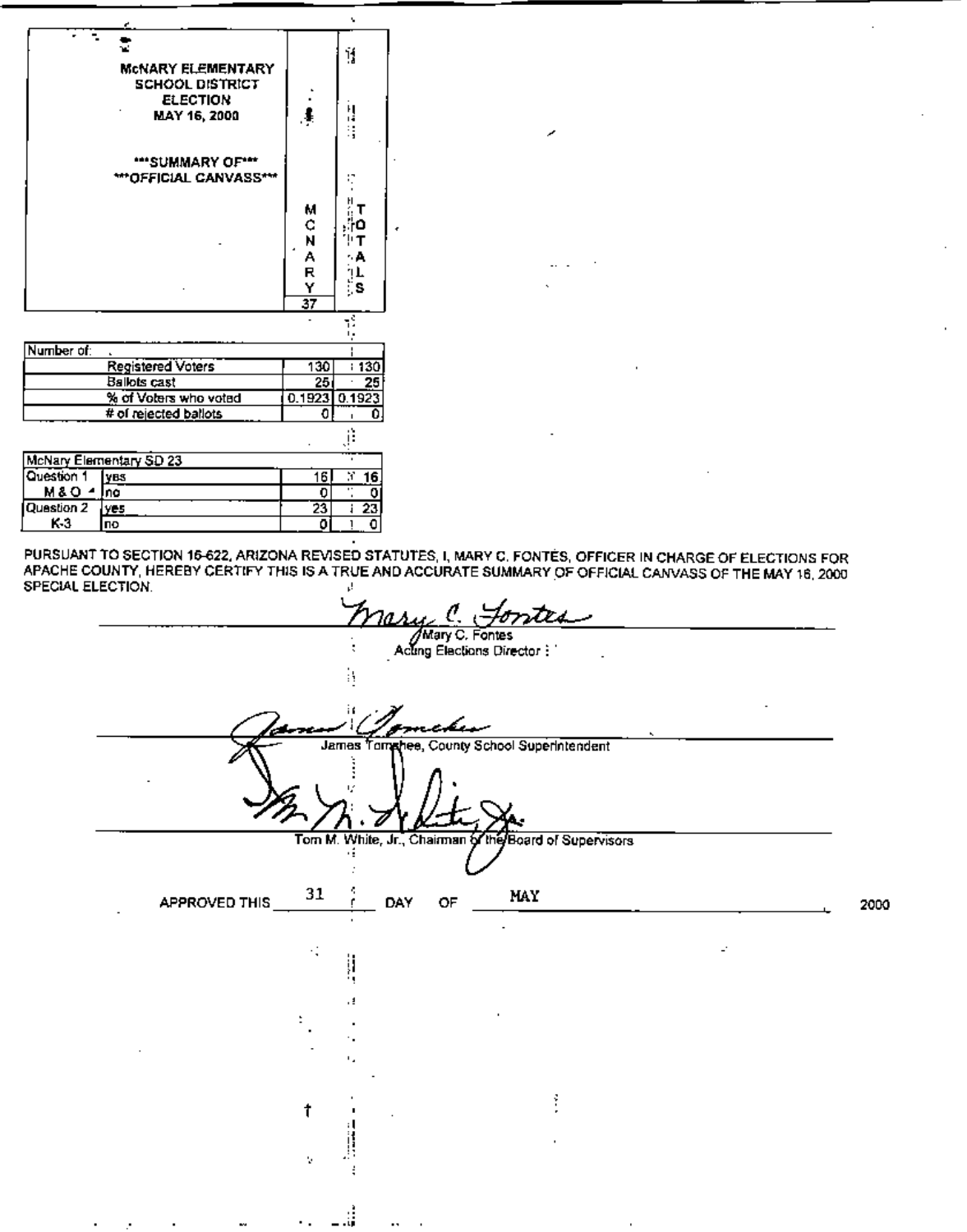$\cdots$ 

| Number of:            |       |    |       |       |       |           |       |               |               |      |      |
|-----------------------|-------|----|-------|-------|-------|-----------|-------|---------------|---------------|------|------|
| Registered Voters     | 856   | 18 | 175   |       | 653   |           |       |               |               |      |      |
| <b>Ballots cast</b>   | 88    |    |       | 18.   | 67    | 915<br>49 |       | 564           | 661           |      | 4661 |
| % of Voters who voted | 0.103 |    | 0.051 | 0.105 | 0.103 | 10.0536   | 0.027 | 39<br>10.0691 | 36.<br>0.0545 | 52   | 360  |
| # of rajacted ballots |       |    |       |       |       |           |       |               |               | 0.09 | 1077 |
|                       |       |    |       |       |       |           |       |               |               |      |      |

| <b>IRed Mesa USD 27</b> |             |     |           |    |          |     |           |
|-------------------------|-------------|-----|-----------|----|----------|-----|-----------|
| Question                | lves<br>ino | 75. | 16.<br>56 | 39 | 29<br>32 | 40. | 295<br>67 |

PURSUANT TO SECTION 16-622, ARIZONA REVISED STATUTES, I, MARY C. FONTES, OFFICER IN CHARGE OF ELECTIONS FOR<br>APACHE COUNTY, HEREBY CERTIFY THIS IS A TRUE AND ACCURATE SUMMARY OF OFFICIAL CANVASS OF THE MAY 16, 2000

<u>Masy C. Sonted</u><br>Mary C. Fontes<br>Acting Elections Director rtea

| am Bonche                                               |      |
|---------------------------------------------------------|------|
| James Tomchen, County School Superintendant             |      |
| Tom M. White, Jr., Chairman of the Board of Supervisors |      |
| 31<br><b>APPROVED THIS</b><br>MAY<br>DAY<br>OF          | 2000 |